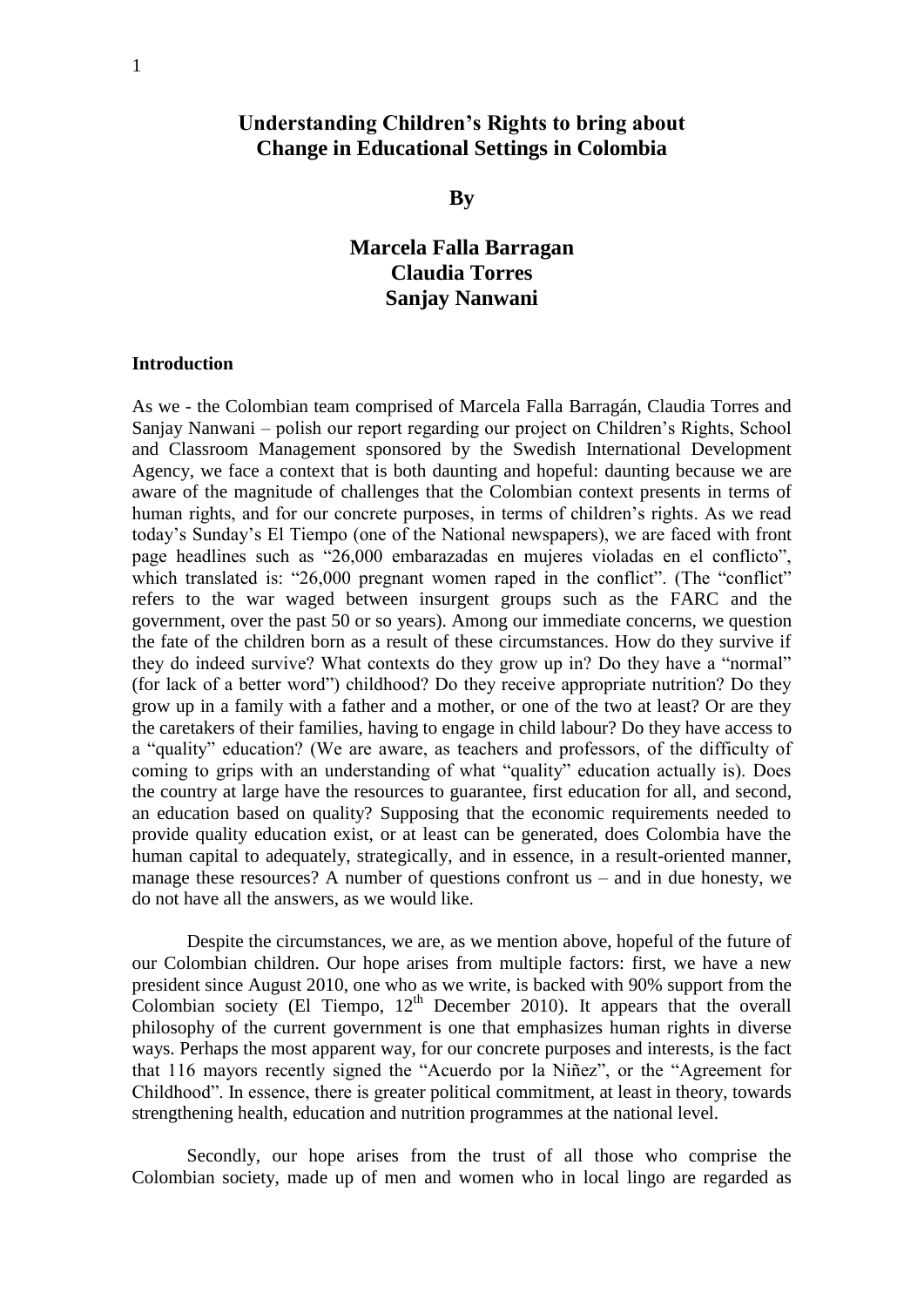"verracos". Though we have consulted not only the Oxford and Cambridge dictionaries, but others as well, we have not come up with a word, or a phrase, that translates the term "verraco". In our humble attempt to translate it, we will say that it is a term typically used to describe the Colombian spirit, belonging to a nation of people who have endured repeated acts of violence, murders, assassinations, on the part of drug cartels and other illegal groups – and yet, more than ever, remain strong and optimistic of a better future. It would seem that Colombians grow stronger in the wake of increasing adversity.

After introducing the Colombian context to set the scene for our readers, we acknowledge the fact that two decades have gone by since the groundbreaking UN Convention on the Rights of the Child (CRC) came into force, leading to an exponential growth in child-related legislation and policy worldwide. However, despite this encouraging state of affairs, the fact remains that children´s rights continue to be neglected in multiple spheres across the five continents, and Colombia is no exception. It is in the light of these circumstances that we decide, as a team, and upon the advice of our mentor, Ulf Leo, to design a course on "Understanding Children"s Rights to bring about Change in Educational Settings". Despite our limited knowledge - particularly prior to the Advanced International Training Programme we attended at Lund University and in Ethiopia – of how to enact change in educational settings in terms of child rights, we have made use of our collective assets. Given that we are teachers of both, children and adults in primary school, and public and private university settings in Bogota, our team project is based on a course targeted to educators to sensitize them of the importance of implementing child rights based pedagogies.

The fact that we focus on teacher development contrasts with our initial intention of training child leaders to in turn convey knowledge on child rights in their respective schools. In Ethiopia we were advised that training teachers in some form would guarantee greater sustainability in fostering a culture based on child rights in Colombian schools

Our course, therefore, is designed taking into account the principles of *Inquiry Based Learning* and *Teacher Research.* The former because it involves theoretical and practical shifts in how educators view teaching and learning within the school and university contexts, since learners are provided with the time and space to ask questions that are significant in their lives. It invites educators to reflect upon their beliefs about what counts as knowledge, what is worth learning and the kind of practices that promote meaningful learning. This approach is based on the idea that human beings are natural thinkers and inquirers and advocates for this condition to be present in every learning situation (Short & Burke, 2001).Teacher Research, on the other hand, has emerged not only as a significant contributor to research on teaching but also as source of systematic reform within individual schools and districts. It is a type of research that is initiated and carried out by teachers and it uses their inquiries to study their classroom setting and their pedagogical practices (Hubbard& Power, 1999).

In essence, our course has both a theoretical and practical dimension. Its **theoretical** dimension is intended, though not limited, to provide a definition of the "child"; an understanding of children´s rights within the larger framework of human rights; the complexities and implications surrounding children´s rights and its relation to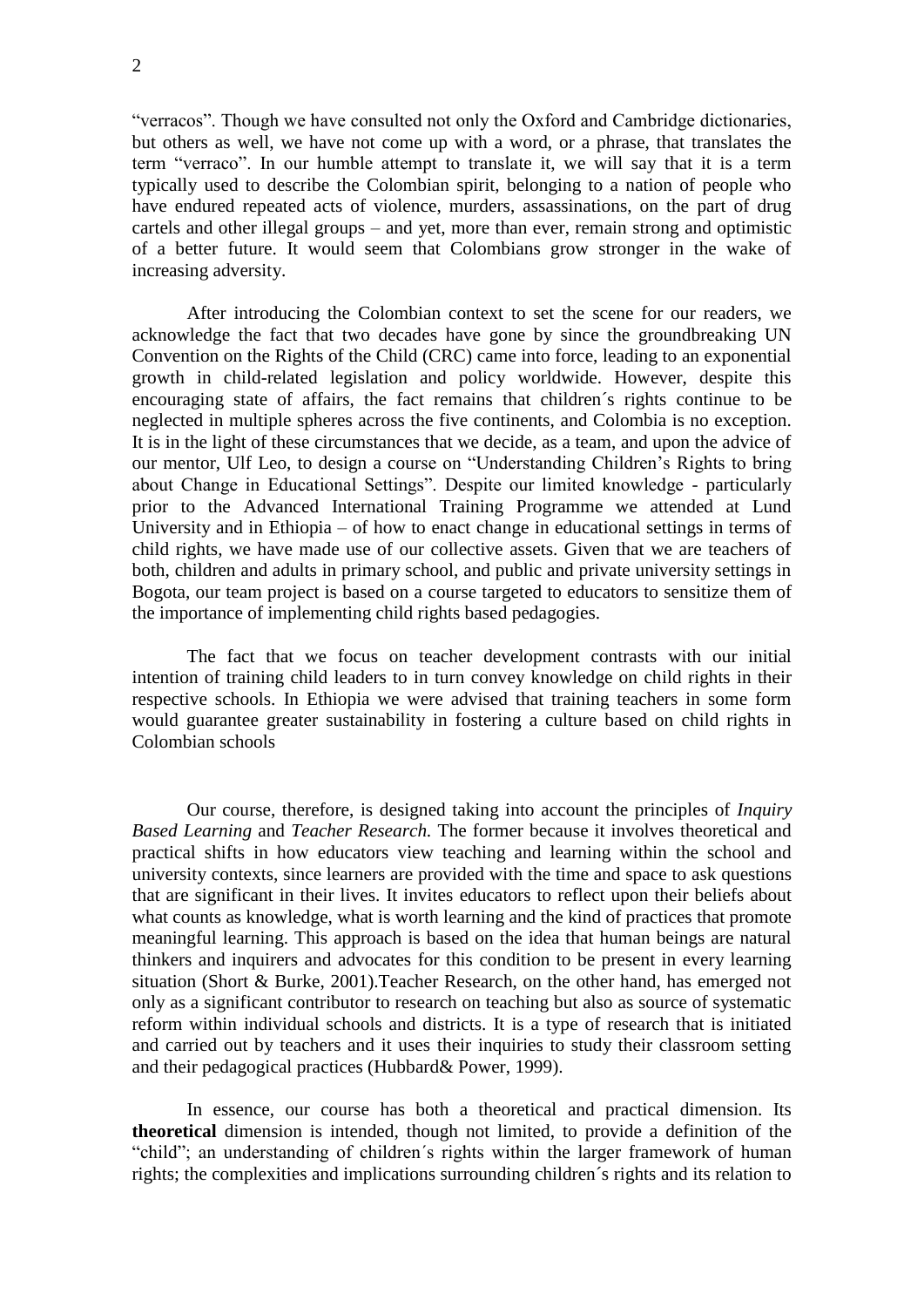the field of education. Its **practical** dimension on the other hand allows for participants to gain exposure on how children´s rights are being promoted, as well as hindered, not only in Colombia but also in countries across the world, with a particular emphasis on developing countries in Asia, Africa and Latin America. As educators, we believe that participants should ideally be exposed to both successful and unsuccesful practices regarding the promotion of child rights, as a way of gaining the "broad picture", and understanding what constitutes "good" practices and what does not constitute "good" practices. The former (i.e. "good" practices) should encourage educators to critically emulate such practices, evidently taking into account the contextual and cultural specificities of their respective educational setting; the latter (i.e. not "good" practices) may lead educators to identify themselves with such practices in their own teaching practice, and hence, avoid them, after realizing how they can affect the child in an adverse manner.

Also noteworthy to explain is that our course is indeed based on a glocal approach (a blend of the "global" and the "local"). We are firm believers in the idea that going beyond borders (in this case of Colombian borders) to understand what others in other parts of the world are doing to promote child rights, will not only potentially bring us closer as a brother and sisterhood working towards a common goal (that of ensuring that child rights is not only a theoretical discussion but actually becomes a reality) but also may render great results in terms of adopting and adapting behaviours and concrete actions within our Colombian context. The ultimate idea is of course to benefit the Colombian child, and any child in the Colombian context and beyond. In the process we trust that this will also benefit teachers in their daily practice. Having said this, we do not advocate by any means blindly reproducing courses of action from other parts of the world in the Colombian context without first critically examining them, and evaluating their feasibility in our local contexts – adapting them when contextual and cultural specificities require it.

#### **Aim:**

To provide a course titled *Understanding Children's Rights to bring about Change in Educational Settings in Colombia,* and offer spaces of reflection among educators in the Colombian context to generate courses of actions that are innovative to ensure child rights based pedagogies, whilst capitalizing on knowledge and practices from the **local**  context and the **global** context, thereby addressing the **glocal** context.

#### **Objectives:**

- 1. To develop an understanding on children"s rights within the framework of the Convention on the Rights of the Child.
- 2. To gain awareness of critical issues regarding violation of children`s rights in Colombia and other countries
- 3. To learn about successful initiatives promoting children"s rights worldwide through interaction with educational professionals and Human Rights experts.
- 4. To engage in self-reflection on own teaching practices through the sharing of videos of participants teaching in their respective educational setting.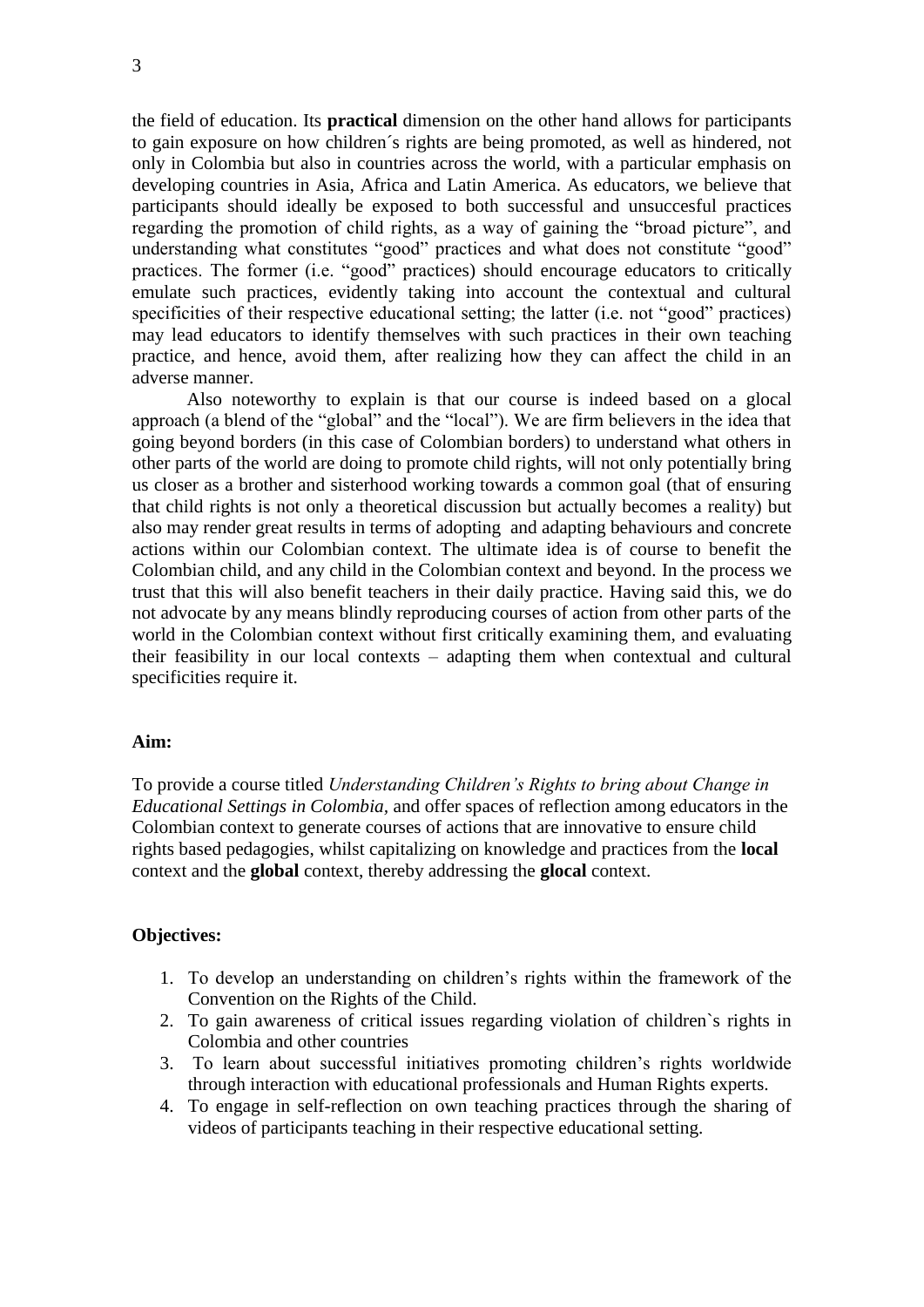- 5. To reflect on ways of integrating children"s rights in teaching and learning processes in both the classroom and the educational institutions at large that participants belong to.
- 6. To carry out a research project on a mini scale aimed at integrating child rights in an educational setting, and submit a report presenting the results of such project.

# **Target Audience:**

- 1. Primary and secondary school teachers
- 2. Teacher trainers
- 3. Headmasters, supervisors, level coordinators
- 4. Human Rights´ Activists
- 5. Parents
- 6. Government workers/personnel working in the area of Children`s rights and Human Rights
- 7. Members of NGOs and Social Organizations

# **Dimensions of Course:**

Theoretical:

- Child Rights Convention (CRC)
- PPP –Provision, Protection and Participation
- Critical issues relating to child rights (e.g. prostitution, drugs abuse, child labour and gender discrimination)
- Becoming Leaders and Change Agents
- Projects Carried Out Around the World in Favour of Children's Rights
- Action Research Applied to Educational Settings
	- o Reflecting upon and "Reading" One"s Own Educational Setting
	- o Cycles: Design, Implementation, Evaluation and Adjustment

Practical:

- Identifying a problematic situation or an aspect that can be improved within the participant(s)' educational setting.
- Designing and implementing of a project based on child rights.
- Evaluating the project's impact.
- Possible adjustments in a future larger scale project at the classroom and/or institutional level.

# **Methodology:**

- Selected readings to acquaint participants of Child rights' issues both at the local, national, and international levels.
- Reflection "hours" based on critically examining how transformation of educational settings can be effectively enacted.
- School visits to acquaint participants with diverse educational settings.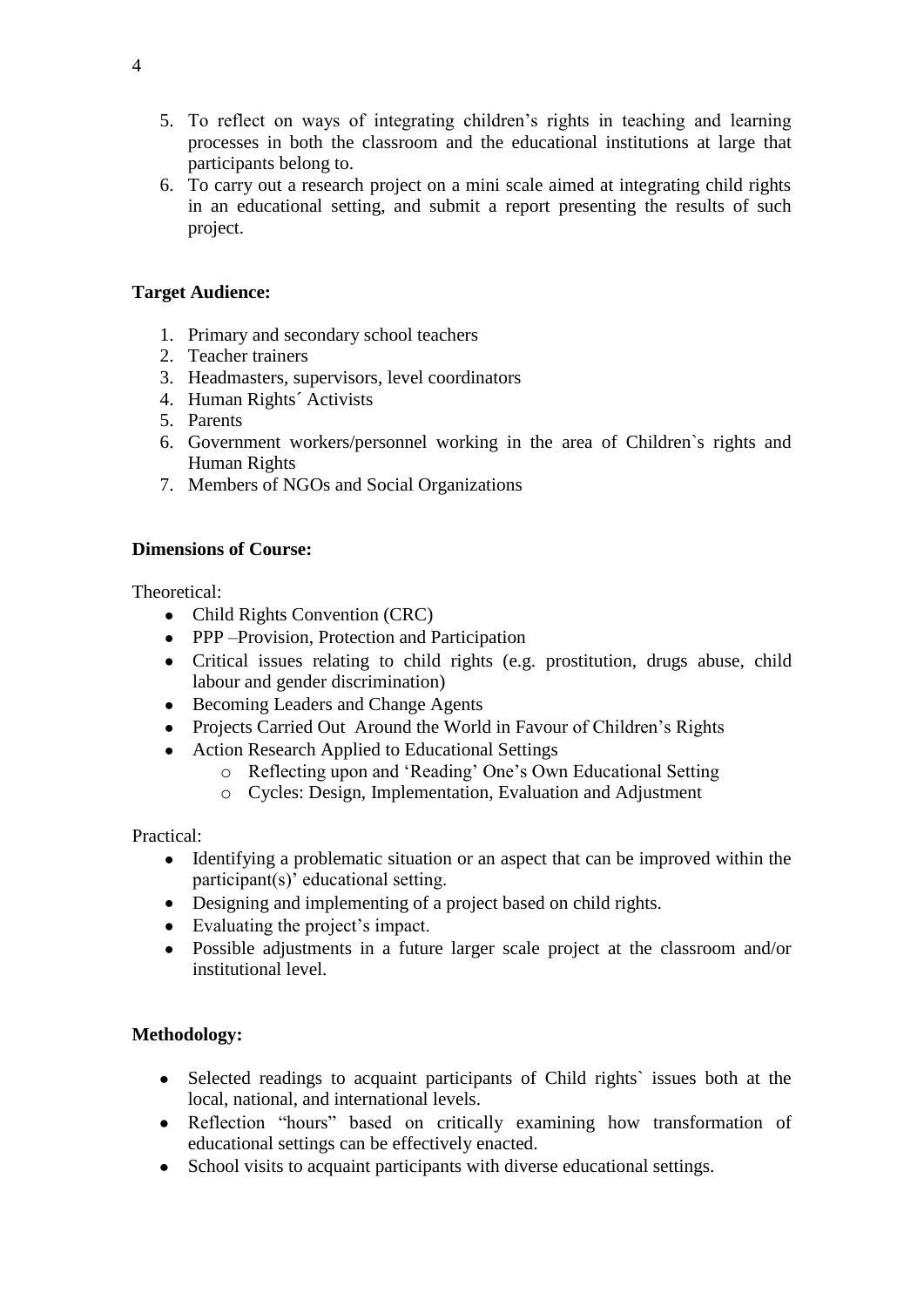- Team/individual presentations focused on specific themes pertaining to child rights, based on conceptual understanding of respective theme, and how it can be used to enact effective and sustainable change within an educational setting.
- Interacting with other participants in the Advanced International Training sponsored by Sida (through Skype, video conferences, among others),teams professionals and educators working in the area of children`s rights both in the local and international contexts.
- Movie forums and documentaries to gain exposure to critical issues pertaining to child right and as a medium for reflection
- Storytelling and story reading based on child rights
- Assessing the process by means of written reports and oral presentations

## **Note on Bibliography (Material for pedagogical use)**

Our bibliography is divided among written documents published by transnational organizations, and selected authors who are experts in the field of Child Rights. These writers are both Colombian and foreign, in line with our glocal pedagogical approach. We have also included a section based on concrete thematic units, which we will continue developing after careful scrutiny of the quality of the selected material. Finally, we have included a section of audiovisual material which includes both movies and documentaries, which we believe lend themselves quite naturally to discussion of critical issues relating to Child Rights. As relative novices in the field of Child Rights – but dedicated and passionate teachers and teacher-researchers  $-$  we must admit that compiling something we could actually call a "bibliography" for a course on Child Rights was a rather daunting task. But we are relatively satisfied with where we stand today in terms of our acquired knowledge and future plans. This initial bibliography then, is by no means definite and complete, but rather a "work in progress", much like the "work in progress" which defines Child Rights, with new challenges emerging on a daily basis.

## Bibliography

- 1. Do you know what Human Rights are? (Word document) (Note: Integrates lesson plan to explain to youth what rights are over a period of a week or more, depending on hours/day)
- 2. Children´s Rights: Conventions and their Limits Michael Freeman, UniversityCollege, London. (From *Taking Child Rights Seriously*, SIDA)
- 3. Institutionalizing Child Rights: Contending Cultural Perspectives, GöranHyden. (From *Taking Child Rights Seriously*, SIDA)
- 4. UN Convention on the Rights of the Child, EugeenVerhellen
- 5. Informe Anual dela Alta Comisionada de las Naciones Unidas para los Derechos Humanos sobre la situación de los Derechos Humanos en Colombia. 4 de Marzo de 2010 (Original: Español e Inglés).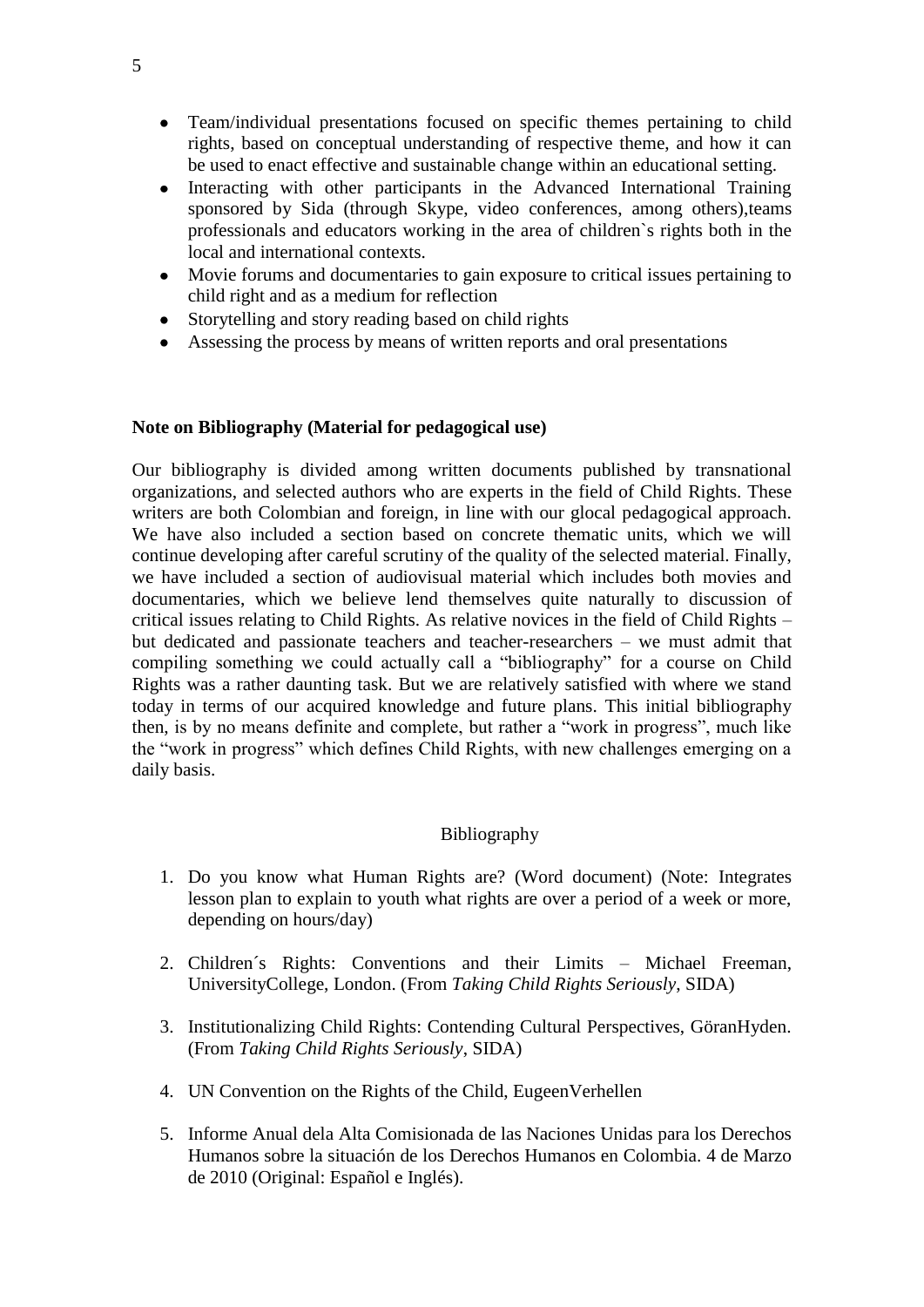- 6. Education, Democracy and Human Rights, Position Paper, SIDA, June 2005
- 7. ¿Por qué y para qué educar? (Why and for what is Education?) Capítulo 1 de Educación, La Agenda del Siglo XXI: Hacia un Desarrollo Humano. (Education, the Agenda of the 21st Century: Towards a Human Development). Hernando Gomez Buendía. TM Editores.
- 8. ¿Donde Estamos? (Where are we?) Capítulo 2 de Educación, La Agenda del Siglo XXI: Hacia un Desarrollo Humano. (Education, the Agenda of the 21st Century: Towards a Human Development). Hernando Gomez Buendía. TM Editores.
- 9. La debilidad del proyecto público. (The Weakness of the Public Project). Capítulo 3 de Educación, La Agenda del Siglo XXI: Hacia un Desarrollo Humano. (Education, the Agenda of the 21st Century: Towards a Human Development). Hernando Gomez Buendía. TM Editores.
- 10. Concepciones de estado y educación.(Conceptions of State and Education). Capitulo 4 de Educación, La Agenda del Siglo XXI: Hacia un Desarrollo Humano. (Education, the Agenda of the 21st Century: Towards a Human Development). Hernando Gomez Buendía. TM Editores.
- 11. Hacia una nueva política educativa. Capítulo 5 de Educación, La Agenda del Siglo XXI: Hacia un Desarrollo Humano. (Education, the Agenda of the 21st Century: Towards a Human Development). Hernando Gomez Buendía. TM Editores.
- 12. Escuela de Puertas Abiertas
- 13. Hubbard and Power (1999) Living the Questions
- 14. Freeman (1998) Teacher Research
- 15. Burns (2003) Action Research

#### **Possible material to be employed by themes:**

#### **Children and armed conflict in Colombia:**

- 1. Caracterización de las niñas, niños y adolescentes desvinculados de los grupos armados ilegales: Inserción social y productiva desde un enfoque de derechos humanos. (Published by the Defensoría de l Pueblo, Defensoría Delegada para los Derechos de la Niñez, la Juventud y la Mujer, jointly with UNICEF)
- 2. Reclutamiento forzoso de Niños (Artículo publicado por el Min. Defensa, Colombia – PDF)
- 3. Notas sobre niños y conflicto armado (Ponencia del señor Michael Frühling,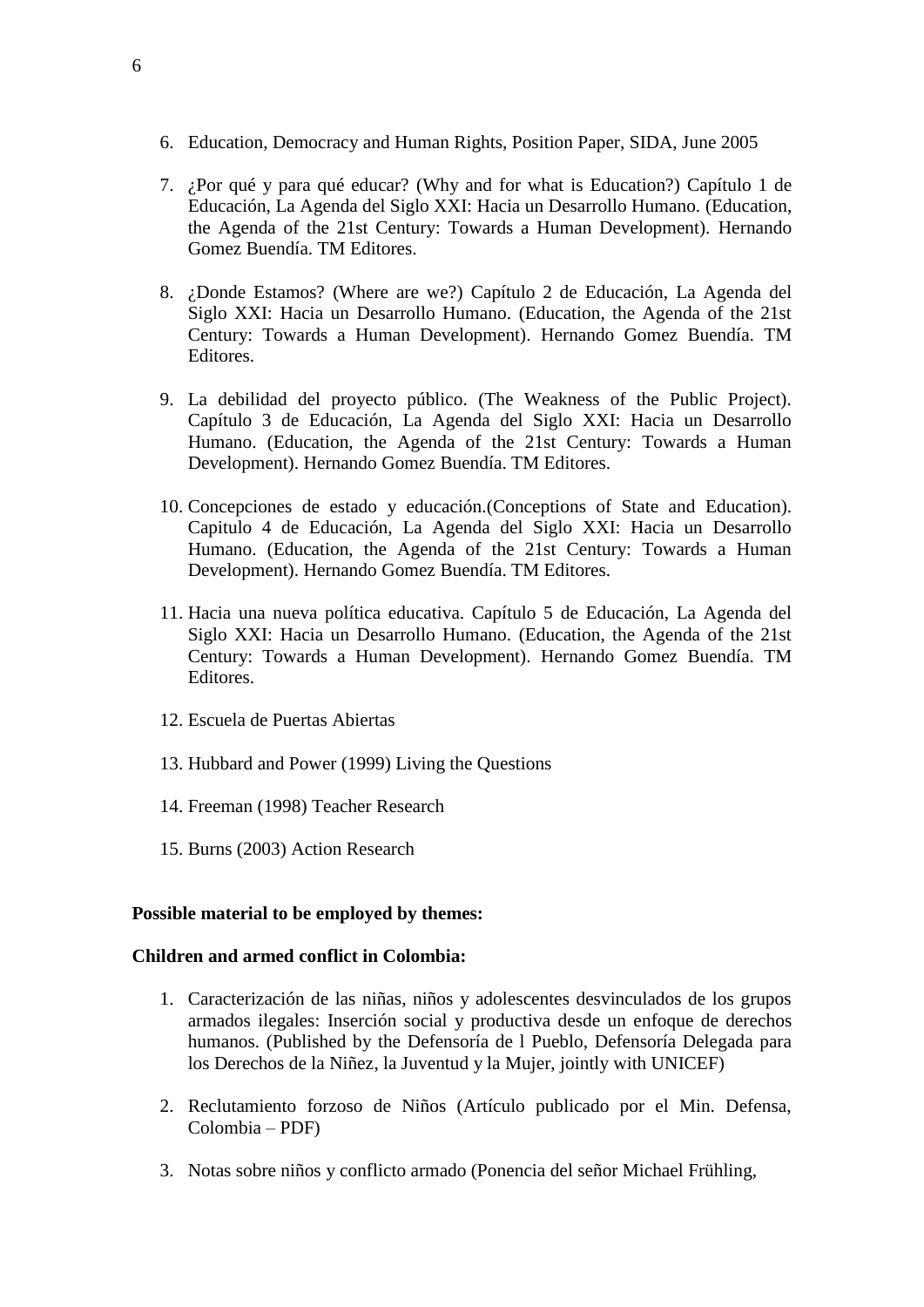Director de la Oficina en Colombia del Alto Comisionado de las Naciones Unidas para los Derechos Humanos En la presentación del libro: *Niños, niñas, jóvenes y conflicto armado,* 12 de junio de 2003)

## **Articles from the press and other sources:**

- 1. 116 alcaldes firman acuerdo por la niñez. (116 Mayors sign the Agreement for Childhood). El Tiempo, Jueves 9 de diciembre de 2010.
- 2. 26,000 embarazadas en mujeres violadas en el conflicto.(26,000 Pregnant Among Raped Women in the Conflict.El Tiempo, Domingo 12 de diciembre de 2010.
- 3. Solo 22% de los colegios educan en sexualidad (Only 22% of schools offer sexual education). El Tiempo, Jueves 2 de diciembre de 2010
- 4. Celebrating the Spirit of India"s Disadvantaged Child. First City, January 2004

# **Short Stories about Children´s Rights written and edited by Marcela Falla**

- The day that Tini got to know about his rights
- The squeeze of the buzzard  $\bullet$

## **Visual Material:**

- 1. PhotosEthiopia (Marcela collection)
- 2. PhotosEthiopia (Sanjay collection)
- 3. Niños Soldados en Uganda (Child Soldiers in Uganda, produced by Médicos sin Fronteras or Doctors Without Borders).
- 4. Who Wants to be a Millionaire. Movie nominated for Academy Award in various categories. Depicts lives of orphans in Mumbai (Bombay, India).
- 5. Voice of Girls and Boys on Discrimination (Indian context). Directed and produced by Siddhartha Sharma. Sponsored by Save the Children Sweden.
- 5. Interview conducted to ex-member of FARC at the Museum of Modern Arts, Bogota, during an exposition depicting the Horrors of War. The paintings were the work of the very people who have been part of this war, as combatants.
- 6. Chomsky on Education and Democracy
- 7. Children of Heaven (Directed by Majid Majidi, nominated for Best Foreign Language Film in Academy Awards).
- 8. Las Tortugas Tambien Vuelan (Turtles also Fly, directed by Bahman Ghobadi). Depicts lives of children in the midst of war who are forced to grow up before time. Set in the Kurdistan context, between Iran and Turkey).
- 9. La Mala Educacion (Bad Education, Directed by Pedro Almodovar). Sexual abuse by Catholic priests, transexuality, and drug abuse are central themes the movie presents.
- 10. Mujeres Lideres Actoras Politicas (Women Leaders, Political Actors). Produced by Colombian Initiative of Women for Peace, sponsored by the Swedish International Development Agency and by ST (Swedish Federation of Public Workers)
- 11. Water (Directed by Deepa Mehta). Depicts the fate of widowed women and young girls in an ashram in Varanasi, India.
- 12. Salaam Bombay (Directed by Mira Nair). The film chronicles the day-to-day life of children living on the streets of Mumbai (formerly known as Bombay). It won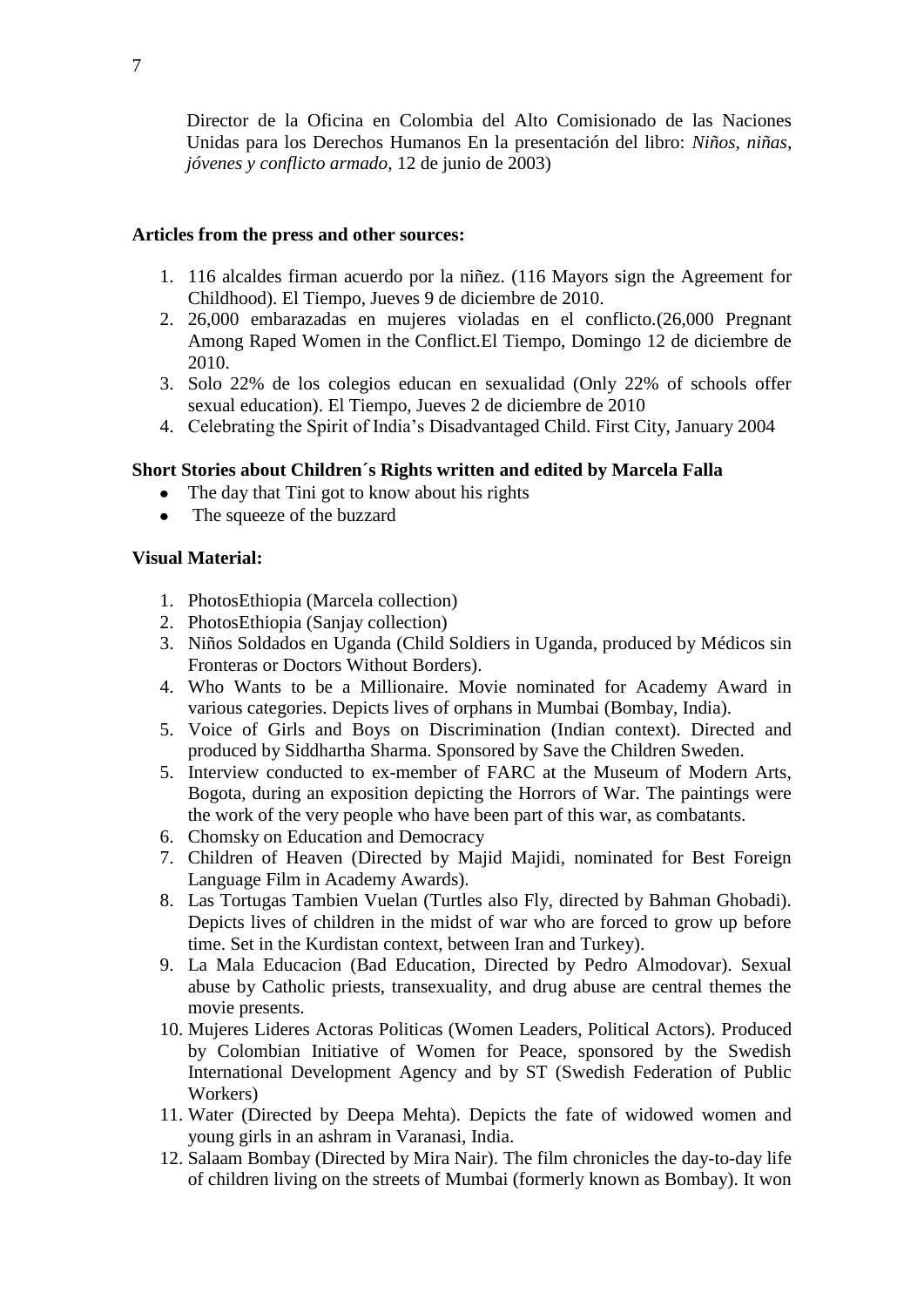the National Film Award for Best Feaure Film in Hindi, the National Board of Review Award for Top Foreign Film, the Golden Camera and Audience Awards at the Cannes Film Festival, and three awards at the Montreal World Film Festival. The film was India's second film submission to be nominated for the Academy Award for Best Foreign Language Film (Wikipedia).

# **Websites of Interest:**

1. [http://www.crin.org/themes/ViewTheme.asp?id=9.](http://www.crin.org/themes/ViewTheme.asp?id=9) Child Rights Information Network

# **Organizations of Interest:**

1. Organizations in Colombia and abroad listed in CRIN (Child Rights Information Network)

## **Conclusions**

As a way of evaluating our future path, we conducted a SWOT analysis (i.e. **strengths, weaknesses, opportunities and threats)**. These are presented below:

#### **SWOT**

## **Strengths**

- The *type of design* of the program which includes the following components:
	- o A theoretical and practical dimension
	- o The principles of *Inquiry Based Learning* and *Teacher Research*
	- o The *Glocal Approach* (a blend of the "global" and the "local" based on the Japanese term "Dochakuka" where international farming techniques were adopted and adapted to local contexts to respect cultural specificities of the latter).
	- o The *Reflective Component* where educators can think about the problems affecting Colombian children and the teaching practices held at school
- The *target population* who can benefit from taking the course (Teachers, Teacher trainers, Principals, Headmasters, Supervisors, Level coordinators, Human rights´ activists, Parents, Government workers/personnel working in the area of Children"s rights and Human Rights, Members of NGOs and Social Organizations).
- The *language* that will be used to develop the workshops. Depending on the target population taking the course, either Spanish or English will be used as a means of instruction. This aspect will give more people the opportunity to take the course, thus having a wider coverage.
- *Children*, ultimately the final benefactors of this project, *will benefit* from the fact that their educators will be trained on the issue of Children"s Rights.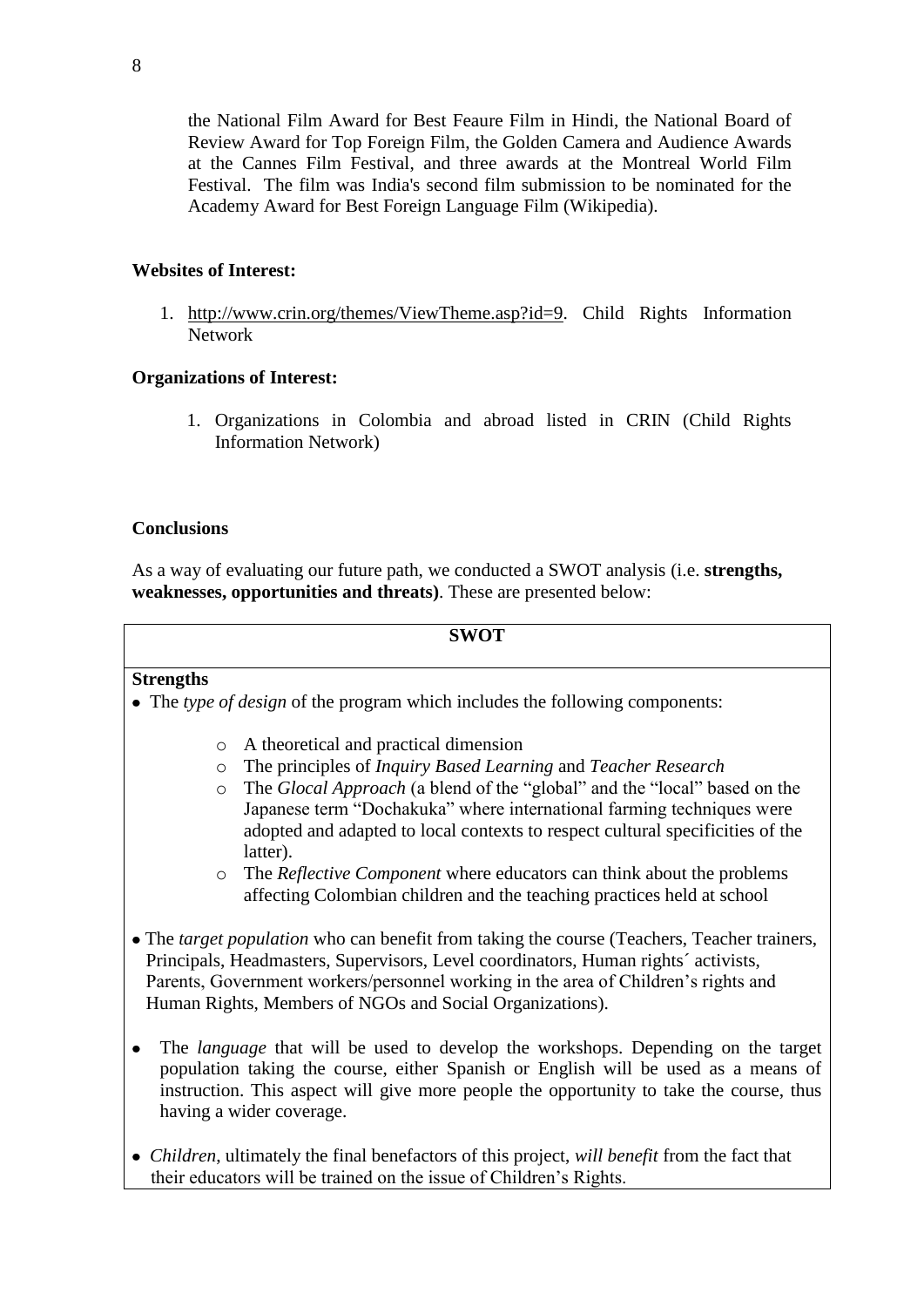- The fact that *our team is comprised of three educators* who work at different levels with distinct populations: children, undergraduate students in private universities, and Masters students in a public university. This brings fresh perspectives and approaches in our discussions and ultimately in our courses of action.
- The fact that *subsequent Colombian teams* have decided to base their projects on the work that we have initiated, thereby giving it continuity, and thus an opportunity to sustain itself over time.
- The fact that *we have engaged in talks* with the Minister of Education and other government bodies regarding our project.

# **Weaknesses**

The *time* factor. The time the target population will need to take the course considering that many of them have a full schedule where they work.

# **Opportunities**

- o *People interested in educating children* will have a chance to expand their understanding and awareness of CRC.
- o *Teachers will be able to reflect upon their teaching practices* in order to include CRC principles in their teaching, thereby strengthening their theoretical knowledge.
- o *Teachers will be able to carry out action research projects* which will help qualify their practices whilst taking informed decisions. This will essentially grant them the opportunity to act as change agents, grappling with the complexities of enacting change in their respective educational settings.
- The team *members will be able to constantly interact with the government bodies*  $\bullet$ regarding our project and inform them about the type of professional development that is taking place at the local context.
- *The web that is getting started with the other Colombian Batches* that have taken the  $\bullet$ course at Lund University and who are interested in promoting Children"s Rights in the different institutions where they work. This will help establish alliances that can favour Colombian children.

## **Threats**

- o *Teachers´ lack of time and willingness* to become updated on the CRC.
- o *The lack of support teachers can get* from their principals and coordinators to enrol in the course.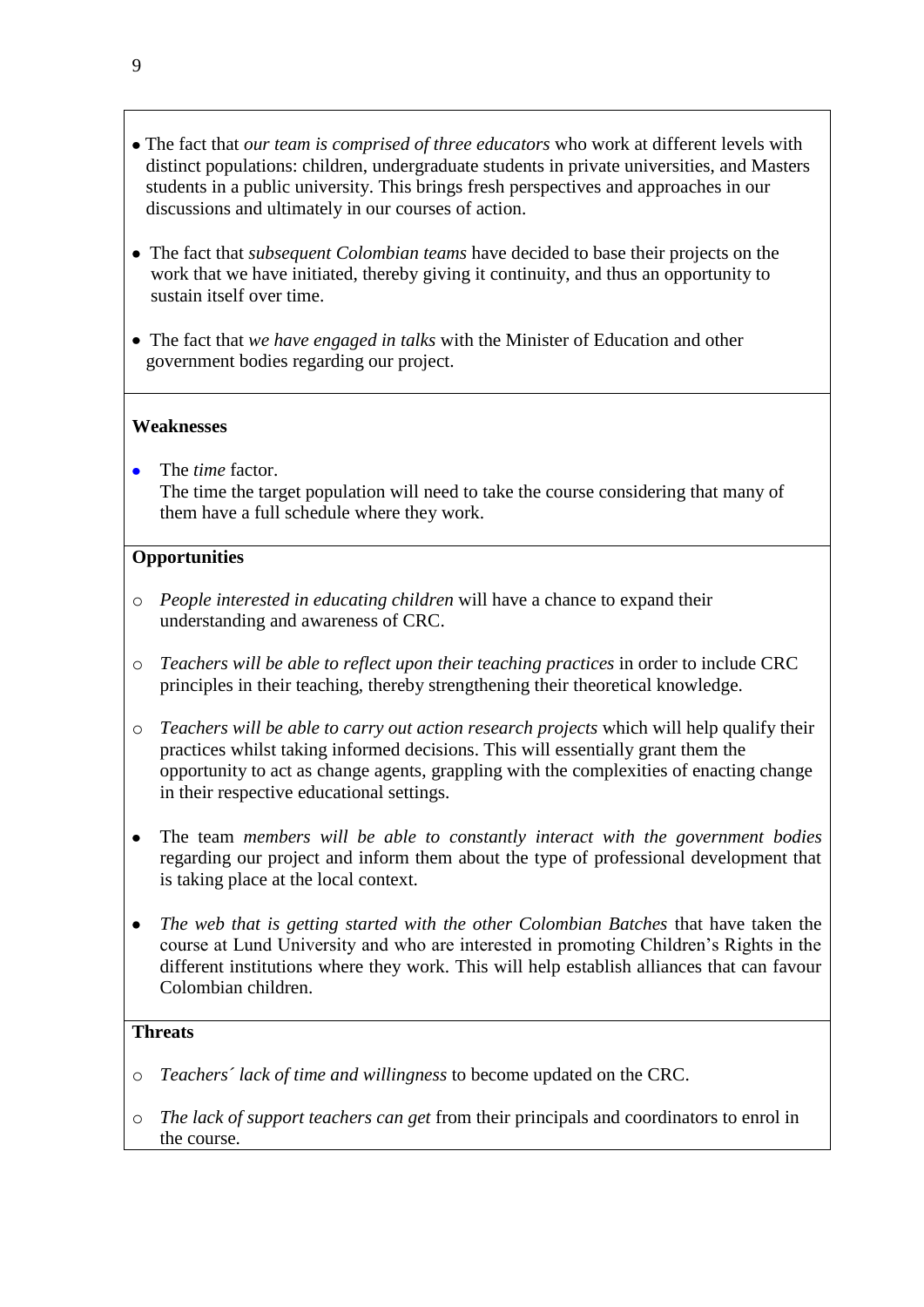# **Way Forward**

After having designed the course "**Understanding Children's Rights to bring about Change in Educational Settings in Colombia',** we need to make alliances with the different government bodies and private organizations interested in promoting children rights in Colombia. Besides, we also need to find ways to implement the course at the local and national level and some of the ideas for doing so are as follows:

- o To join efforts and support the other Colombian Batches involved in Teacher Education.
- o To build alliances between the public and the private sectors in order to promote the course contributing to raise awareness on Children"s Rights in Colombia.
- o To contact the director of *ASOCOLDEP (Asociación Colombiana de Educación Privada*), and offer the course so that the teachers belonging to this association (at the private sector), can take the course.
- o To contact the director of la *Oficina de Extensión,* at Distritral University, to find ways to offer the course to teachers who work at the public sector.
- o To contact the Ministry of Education and the Secretary of Education in order to find ways to offer the course to teachers who work at the public sector.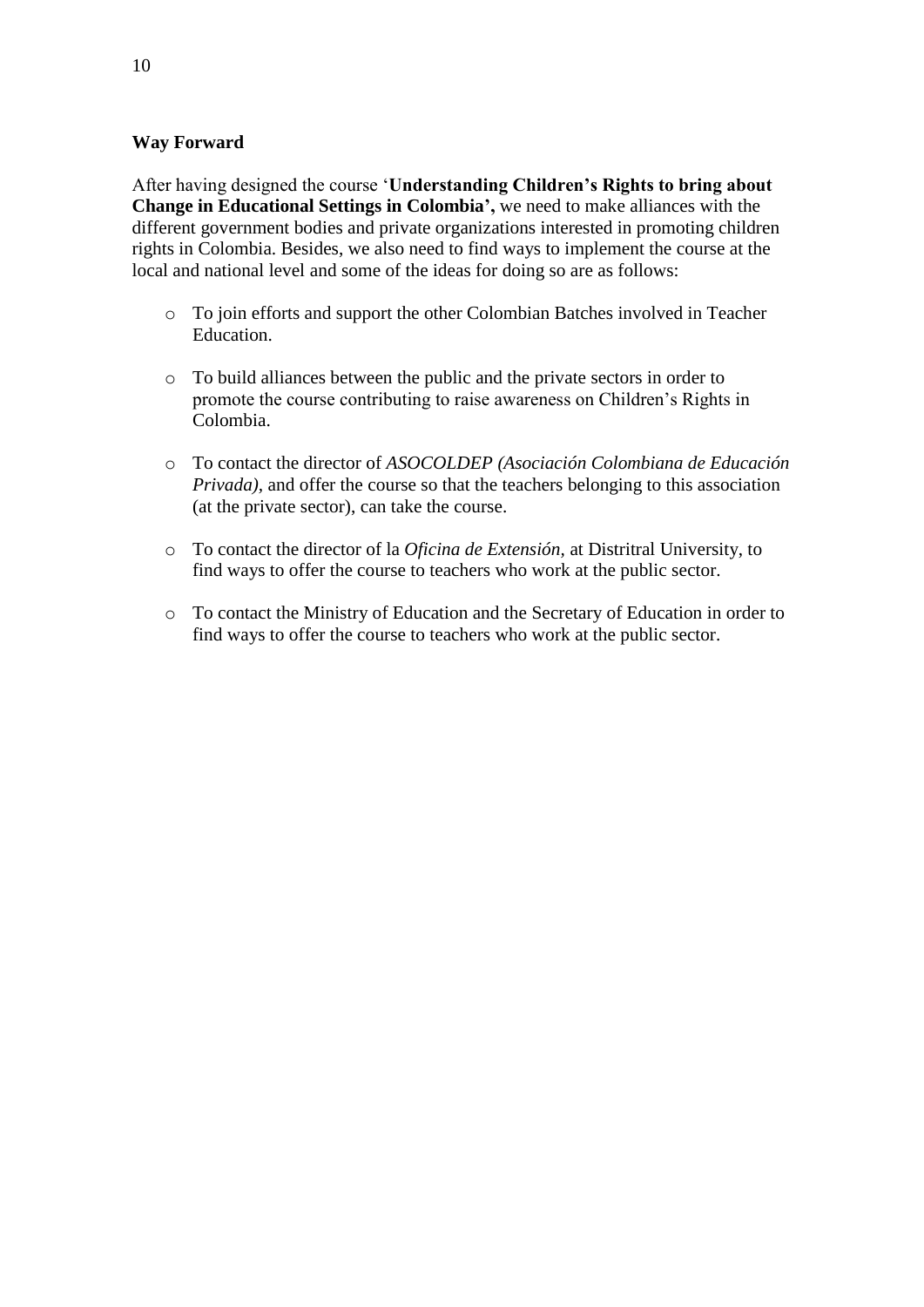#### **APPENDIX 1**

Though this final report is a collective team effort, the individual members of the Colombian Team (batch 11) have decided to also assert their individuality and write a few lines of their experience of the profoundly enriching Advanced International Training Program in Sweden and Ethiopia.

#### **Sanjay's concluding remarks:**

Here we are, submitting our final project, but well aware that this is also the beginning of practical courses of action, which will be the real indicators of our impact to foster Child Rights in Colombia. I wish to thank our mentor Ulf Leo, who was decisive in making us aware in a meeting in Ethiopia of the necessity of taking a detour from our initial plans, to ensure a greater impact and sustainability in our project. Though that suggestion was initially one that confused us, not knowing what direction to take, I thank you Ulf, for your effective foresight, non-intrusive guidance and friendly disposition.

To my team members, Claudia Torres and Marcela Falla Barragan… Thank you, thank you, thank you! I couldn"t have had a better team! In Sweden my relation to Claudia changed from "professor Claudia" to simply "Claudia". If my initial respect for professor Claudia, who taught me various courses in the Masters in Applied Linguistics, was high, my admiration for her grew exponentially during the SIDA project. She is a natural team leader, who has a flair for relating to people, irrespective of where these people stand in terms of their social condition or professional status. And I learnt in Paris, where we had a stopover on our way to Sweden, that she not only wears a constant smile, but also has fits of laughter, particularly after midnight, when sharing rooms with Marcela! Her synchronization of events during Ulf´s visit to Colombia was particularly commendable, speaking of her excellent organization skills and hard work.

Marcela - who was initially a student of mine in a graduate program in Bilingual Education, which was actually directed by Claudia - was my "quieter" teammate… but her voice was heard "loud and clear" through her stories on Child Rights. We are fortunate as a team, and very privileged, to have stories written by Marcela as part of our bibliography. Not only that, but we have in Marcela a superb photographer, who has already organized photo expositions of Ethiopia in Colombia with the view of sensitizing the larger community of Child Rights through a visual medium. As we witnessed in Ethiopia, Marcela is not only our Colombian Astrid Lindgren, but a superb story-teller. I cannot help but remember how the participants from different countries sat on the floor in our conference room in Ethiopia while she delighted us reading the story of Tini, a monkey who learns about child rights. Her presence and insightful questions in our various work sessions, while she served us hot chocolate, kept us on our toes as a team, constantly questioning how best to address our concerns and achieve our goals.

Additionally, we were an unusual team given that we were not really three but four in our team... Marcela travelled to Sweden being pregnant, and travelled to Ethiopia after giving birth to a beautiful baby boy. Knowing that she was carrying a child in Sweden,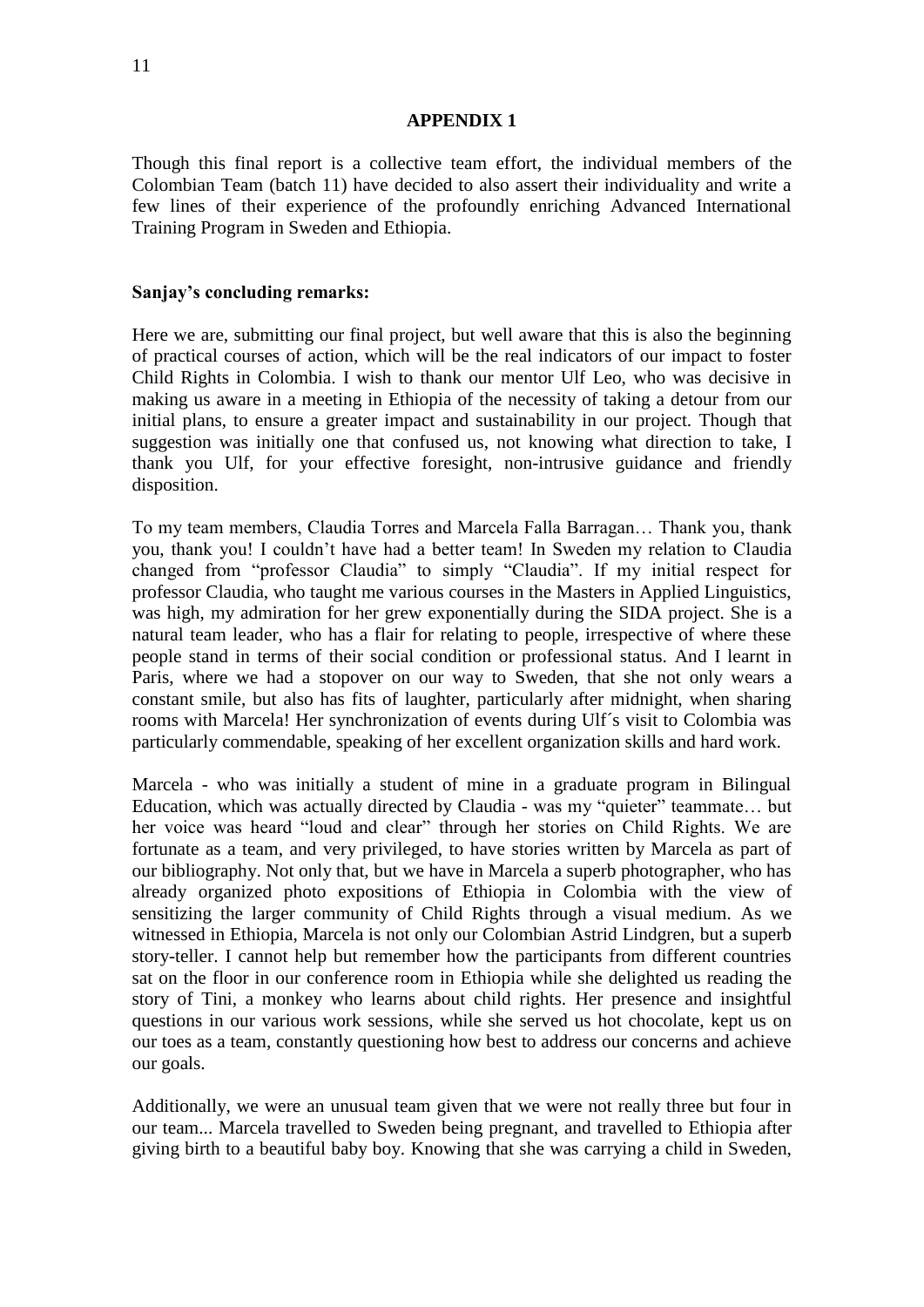while we were on a course on Child Rights, had an effect that is difficult to put into words... it was a blessing.

As far as where I stand today, I am applying to a Masters in International Education Policy, and I must admit that after taking the GRE exam, I do not know if I will be accepted to the program of my choice. What I do know, however, is that irrespective of the outcome regarding my acceptance, I wish to continue democratizing education. As I wrote regarding a paradigm shift in instructional practices that is also applicable to transformations regarding Child Rights, what is required is "*sheer hard work, a solid theoretical and practical knowledge base, and a burning desire to embrace democratic principles"* (Nanwani, Colombian Applied Linguistics Journal, No.11, September 2009; also retrievable from [http://www.asocopi.org/files/NewsletterAbril2009.pdf\)](http://www.asocopi.org/files/NewsletterAbril2009.pdf).

To conclude, thank you to Per Wickenberg, Agnetta Flinck, Bodil Rasmusson, Richard Stenelo, and Emma Alfredsson, for your knowledge and friendly disposition.

## **Marcela´s Concluding remarks:**

After working as a team with compromise and effort, I am excited to see the results obtained of time spent together sharing lots of adventures and experiences. I expect our project to be a contribution to those grownups that are part of our society which is so affected by violence (where the statistics of immoral acts against children do not seem to decrease), so that they will help promote children"s rights and be doing so, we can build towards the future a happier society.

Once again I would like to thank the Lord for having the opportunity of being part of this program which benefits the children of the world. A program which allowed me to know different cultures, languages and where I had the chance of exchanging experiences and knowledge which helped me grow as a person and as a professional.

I want to express my gratitude to Ulf Leo, our mentor, for sharing his knowledge and experience, for his warmth, kindness and encouragement during our project. Thanks to my co-workers Sanjay Nanwani and Claudia Torres for being my guides and my inspiration to be better every day. During the program, we lived unforgettable moments which made us closer and made us an awesome working team. Claudia, from you I learnt that I must work hard in each thing I start; thanks for your joy, for being my friend and for teaching me to be strong when facing problems. Sanjay, thanks for teaching me that I am able to get it, to trust myself and for teaching me to have high goals and to strive to reach them. Also I thank my lovely sons, Santiago and Juan Felipe, for their patience and to my husband, Alexander, for his unconditional support and for his valuable help in our project.

## **Claudia's Concluding remarks:**

Reflecting upon the magnificent opportunity I had of having been chosen as part of the Colombian team, Batch 11, to represent Colombia in the advanced international training program on *Child Rights, Classroom and School Management*, I want to share the following: I was able to grow personally and professionally in many ways since I had the chance of interacting and getting to know wonderful people from Sweden, Africa, China, India, Indonesia and Jordan, who are committed in making a difference in the lives of many children throughout the world. In this encounter, I was able to evidence